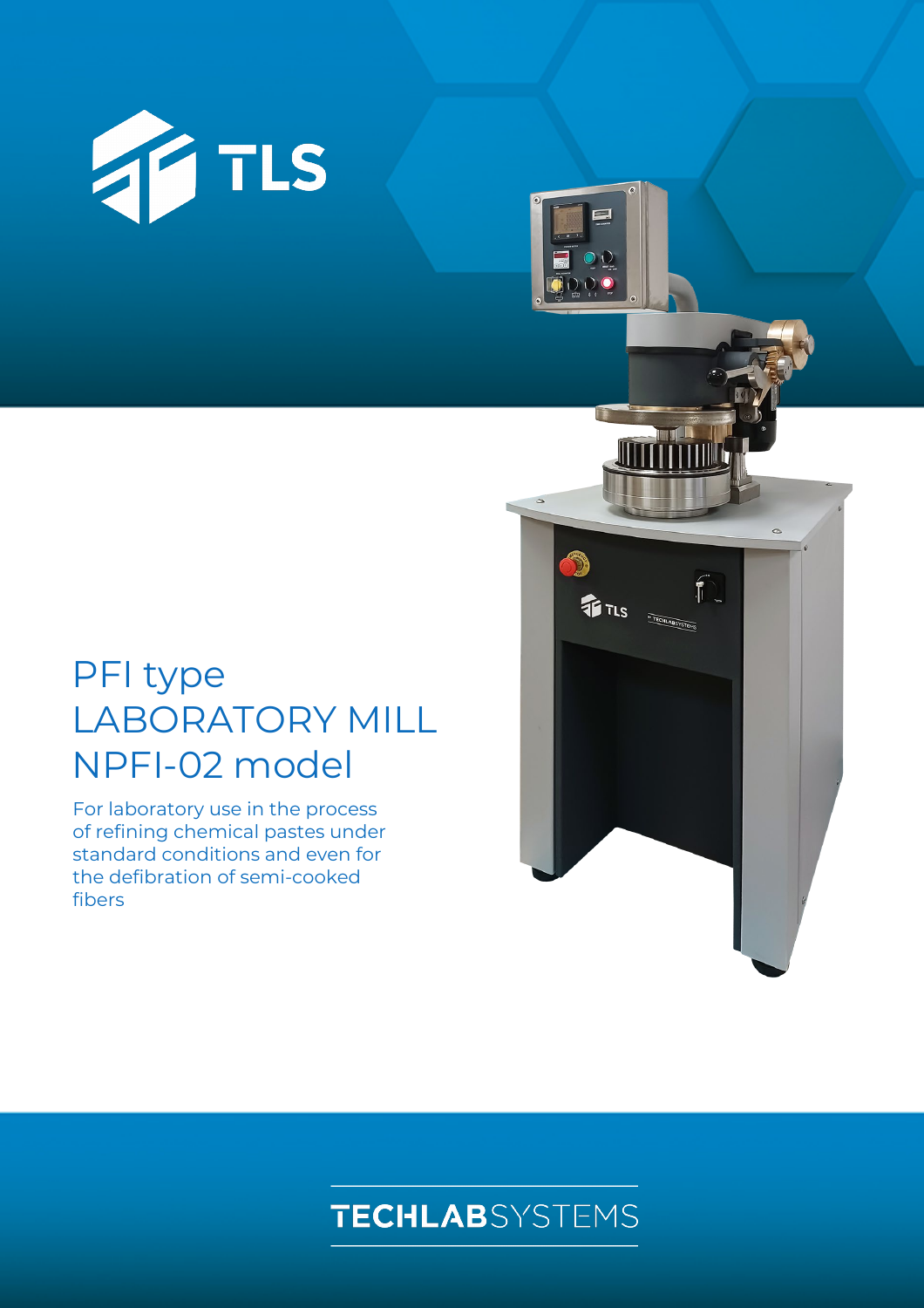

## **LABORATORY BEATER "PFI type" NPFI-02 model**

#### **APPLICABLE STANDARDS:**

**ISO 5264/2 - DIN-EN 25264-2 - SCAN C 24 - TAPPI T248 - PAPTAC C.7**

#### **GENERAL INFORMATION**

For use in the laboratory to refine chemical pulps under standardized conditions and also for the defibration of semi-digested (uncooked) raw materials.

The refining elements consist of a mill with sharp vertical cutting bars and a container that houses the paper pulp sample to be refined, both elements made of stainless steel.

The mill with blades and the circular container has an independent electric motor drive and rotate in the same direction but the refining mill has a higher peripheral speed. Deployment and the base plate are carried out independently and rotate in the same direction, but implementation has peripheral speed.

Refining conditions, such as pulp consistency, refining pressure and the distance between the refining elements can vary within wide limits. The PFI type refining mill is equipped with a digital counter to record the mill turns during a pulp refining test.

- **Power consumption in W - watts (continuous measurement)**
- **Energy consumption in Kw / h, during the whipping process.**
- **Versatility due to fast operation and small pulp volume (30 g)**
- **You can refine between 5 - 40 g of pulp in a concentration of 5 to 50%**
- **(max 450 ml suspension)**
- **Excellent repeatability, to be used in quality control and research**
- **Safety elements for user and equipment protection (CE)**
- **Raising and lowering of the refining cylinder by electric automatic maneuver**

#### **TEST DESCRIPTION**

The cylindrical container rotates at 720 +/- 20 r.p.m. and the refiner mill with 33 blades at 1440 +/-30 r.p.m., both in the same direction. The refining mill exerts a pressure against the wall of the container of 3.33 N / mm. The pulp is refined due to the pressure between the container wall and the mill's blades. Refining times vary between 2 and 10 minutes (depending on the type of paper pulp)

#### **WORK PROCESS**

A heavy and disintegrated amount of pulp is placed in the container. This operation is performed manually by placing the paste on the wall of the container. The refining mill is placed on top of the container and the test begins when the mill is introduced into the container.

Pressure is applied between the grinder and the wall of the container by raising the lever that releases the weight that will apply the pressure during the test. The pulp makes that there is no physical contact between the metal parts of the container and grinder. The team can now start the test, with the preselected number of revolutions.

After the selected revolutions have been rotated, the mill stops, and the refining process ends. The mill is placed in the initial position and the refined pulp is extracted to measure the degree of refining º SR or CSF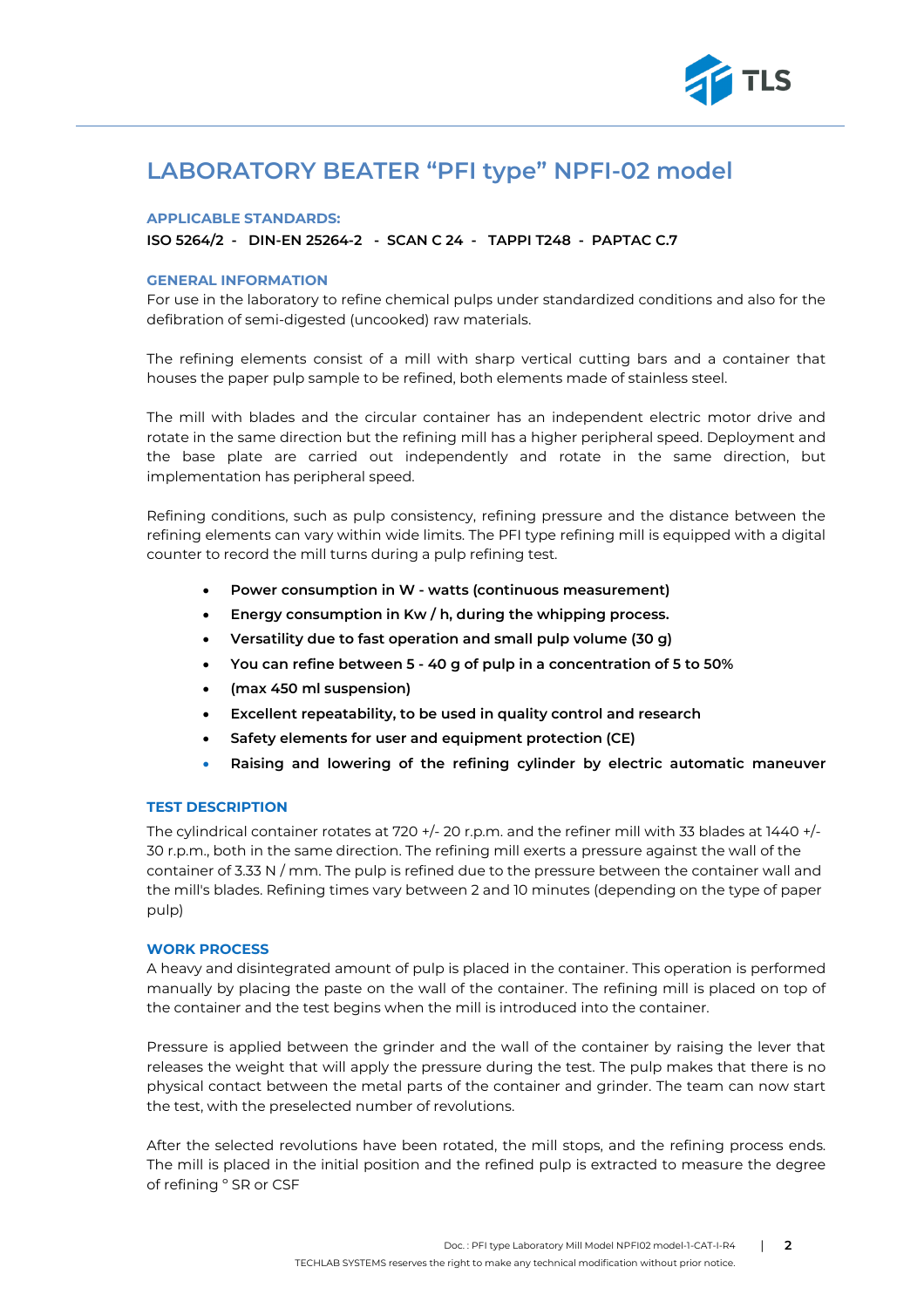

#### **SPECIFICATIONS**

- The refining mill and the cylindrical container are made of stainless steel.
- Easy to operate. After pressing "Start" the refining mill descends and refining begins.
- Pre-selection of the number of revolutions of the refining mill.
- Adjustable refining pressure, 1.0 to 5.5 N / mm cutting blade length.
- CVM-C10 Energy Counter with 4 digitals display for:
	- $\checkmark$  Current time record
	- $\checkmark$  Electrical characteristics of the supply voltage
	- $\checkmark$  Power absorbed in Watts (continuous measurement)
	- $\checkmark$  Energy consumed in Kilowatts / hour during the refining process
- Each PFI Refiner is inspected and calibrated in its characteristics and functions, with reference standard paste from the PAPRICAN Institute of Canada.
- If calibration with other standard pastes is desired, it must be indicated in the order and is
- it is necessary to send a sample of the desired reference paste.
- Modern (ergonomic) design for easy cleaning and functionality, with all measurement and actuation instruments integrated in a front and elevated control panel.
- Additional electrical maneuver that facilitates maintenance tasks (grinding of refining elements).